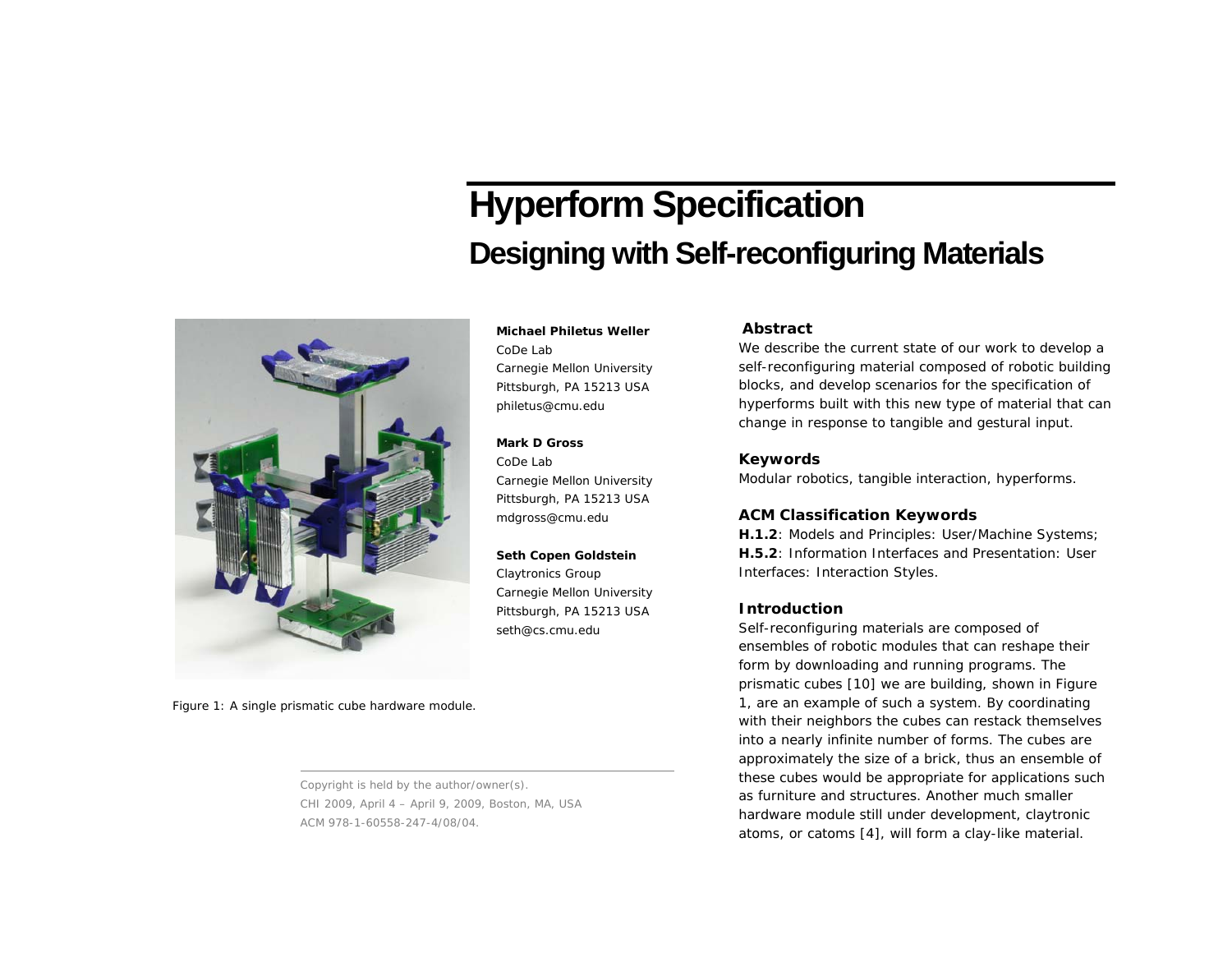

<span id="page-1-0"></span>Figure 2: Interface layers for the prismatic cubes.



<span id="page-1-1"></span>Figure 3: Slide-across rule (top) and control parameters (bottom).

We call the shape of an object composed of selfreconfiguring materials a *hyperform* because it can vary in the four dimensions of space and time. In a world of self-reconfiguring materials the boundary between a design and an object becomes less clear. A single hyperform might express itself as different shapes at different times, and an ensemble's hyperform can be changed just by downloading a new program.

For example, a table hyperform composed of cubes could automatically expand as more people sit down. By making sure there is always one empty seat the table could fold out to make space for additional guests; as people get up from the table after dinner, the table and chairs could fold away leaving only a small dinette with a single empty chair. At the same time, the place settings, if composed of catoms, could coordinate with the contracting table to clear themselves away. The cubes that had been part of the expanded table hyperform could be repurposed to render a sofa and coffee table where guests could relax after dinner.

We are particularly interested in investigating how selfreconfiguring materials can support tangible and gestural interfaces for design. Below we describe our initial work to develop a hardware system that will allow tangible and gestural interaction with hyperforms, as well as our plans for software systems that will enable various modes of hyperform specification.

## **Hardware and Control Systems**

The software architecture for programming an ensemble of cubes has several interface layers. As illustrated in [Figure 2](#page-1-0), at the top level is a specification of the ensemble's hyperform. A planner takes this specification as input and generates a distributed

program to run on an abstraction of the hardware system provided by the control abstraction layer. The planner must be distributed to allow this approach to scale to ensembles composed of many more modules. The control abstraction layer hides the messy details of controlling physical motion. The control abstraction level takes the movements specified by the planner and inserts the low-level instructions required to achieve them on the hardware modules.

To give a simple example, we could download onto an ensemble of cubes the specification for a new hyperform that is just a static shape; e.g., a couch. We would select a from a suite of possible planning methods a distributed planning system such as the Hole Motion Planner [1] or Metamodule Planner [2] to generate instructions to run on the individual modules. As the individual modules each ran their instructions they would reconfigure the ensemble through the application of motion primitives [10], a control abstraction we have developed for the prismatic cubes. With motion primitives each module can choose when to trigger a production rule mapping the current local geometry to a new geometry ([Figure 3](#page-1-1), top). Triggering a primitive would initiate a series of actuations on the hardware in order to realize this transformation ([Figure](#page-1-1)  [3](#page-1-1), bottom). Through individual modules firing these motion primitives in a distributed fashion the ensemble would reconfigure into the specified couch shape. Together these layers comprise a complete selfreconfiguring hardware system that can support the hyperform design applications we will discuss in the next section.

## **Hyperform Design**

While there has been a great deal of work on developing hardware modules capable of reliable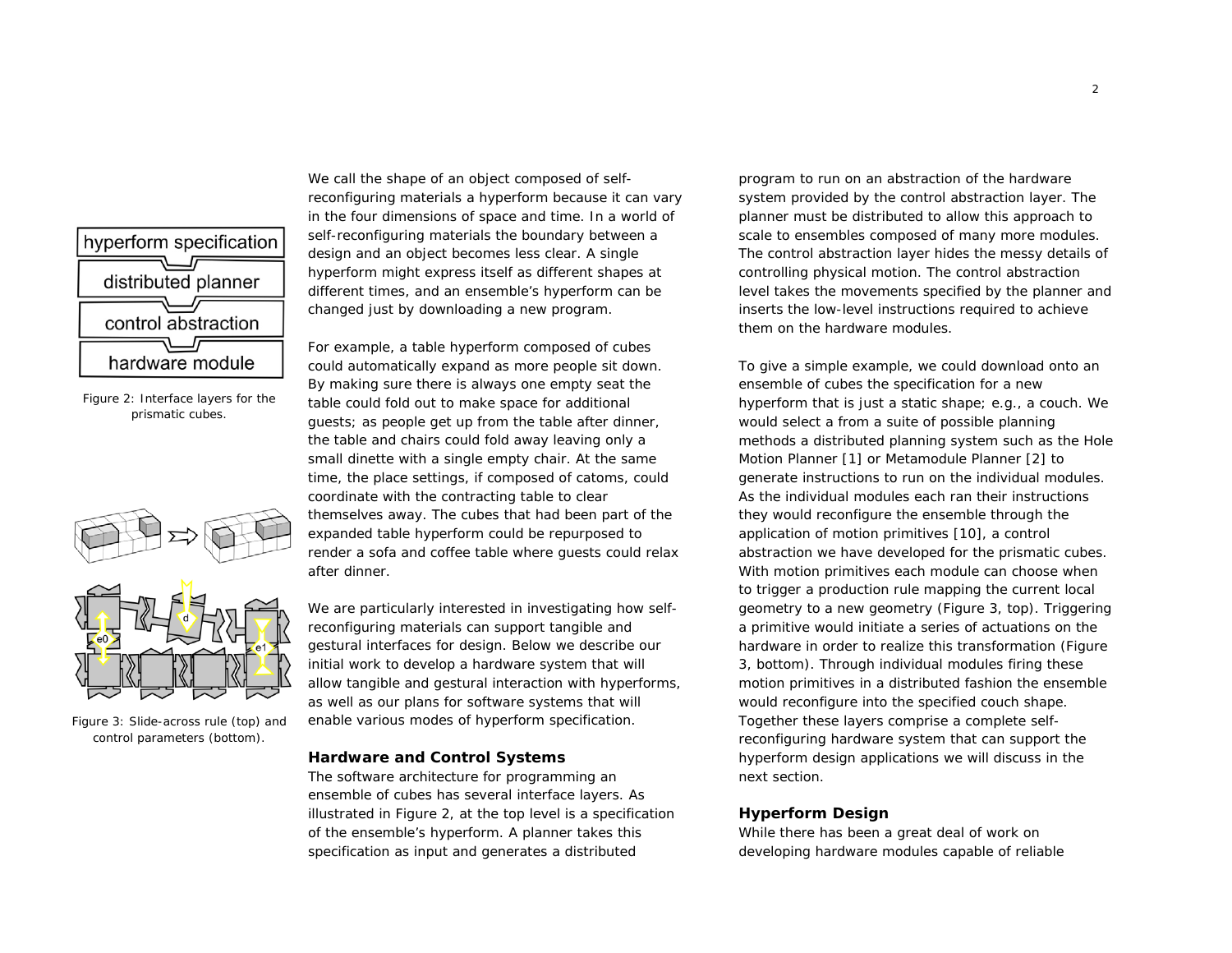

<span id="page-2-0"></span>Figure 4: Building a chair in simulation with our ruleset design application.

reconfiguration and distributed planners to allow many modules to collaborate to realize a given shape [11], there has been little investigation of the sorts of tools designers will need to specify hyperforms. Below we describe two scenarios for specifying hyperforms: in the first scenario end-users customize the behavior of a furniture design using gesture and direct manipulation; in the second scenario a combination of a screen-based interface and tangible interaction with the cubes are used to specify goal shapes and constraints on reconfiguration.

#### *Interactive Furniture*

Rendering objects in a material with embedded computation, actuation and sensing creates the potential to interact with familiar typologies in new ways. We have chosen a module size that lends itself to furniture. By developing interactive furniture hyperforms we aim to explore several key ideas:

- 1. hyperforms can respond on their own initiative to changes in the environment;
- 2. gestures can invoke morphing commands; and
- 3. end-users can create new commands on the spot by directly manipulating the system.

For example, the expanding table we discussed earlier would be designed to automatically resize itself as new people sit down. However, at times it may be desirable to manually set the size of the table. By making a pulling gesture at the edge of the table it expand in that direction; by making a pushing gesture it would contract. Grabbing a single module in the table and wiggling it would put it into editing mode, allowing modules to be manually manipulated to indicate a new command. For example, the edge of the table could be pulled up to form a lip, and this behavior could be

associated with a double knock gesture. Afterward when there was a spill at the table a double knock would raise the lip to contain the spill.

## *Tangible Specification of Goal Shapes*

This scenario showcases the potential for selfreconfiguring materials to be used as an input device as well as a medium for realizing designs. Our ruleset design application, currently under development, will combine a screen interface with tangible input provided by directly manipulating a set of blocks. Goal forms will be demonstrated to the system by stacking the blocks in a particular configuration. The blocks will discover the geometry of their current form and communicate it to the application running on a personal computer. A screen interface ([Figure 4\)](#page-2-0) will present controls for compiling a distributed ruleset to produce the current shape, using a modified version of Jones and Mataric's ruleset compiler [5]. Rulesets for different shapes could then be selected and played back. When a ruleset is played, it will be downloaded onto the modules, and each module will initiate movement primitive transitions triggered by the geometry of neighboring modules.

The screen interface will also provide tools for inspecting and manually editing compiled rulesets. The compiler produces rulesets for form-seeking behaviors that converge to a single static form, but the application will also include a variety of rulesets for stable dynamic behaviors, such as those for lateral gaits presented in [3].

## **Discussion**

We have developed the prismatic cubes and motion primitives with the goal of supporting interaction with hyperforms through direct manipulation and gesture. Although we are still developing software systems to